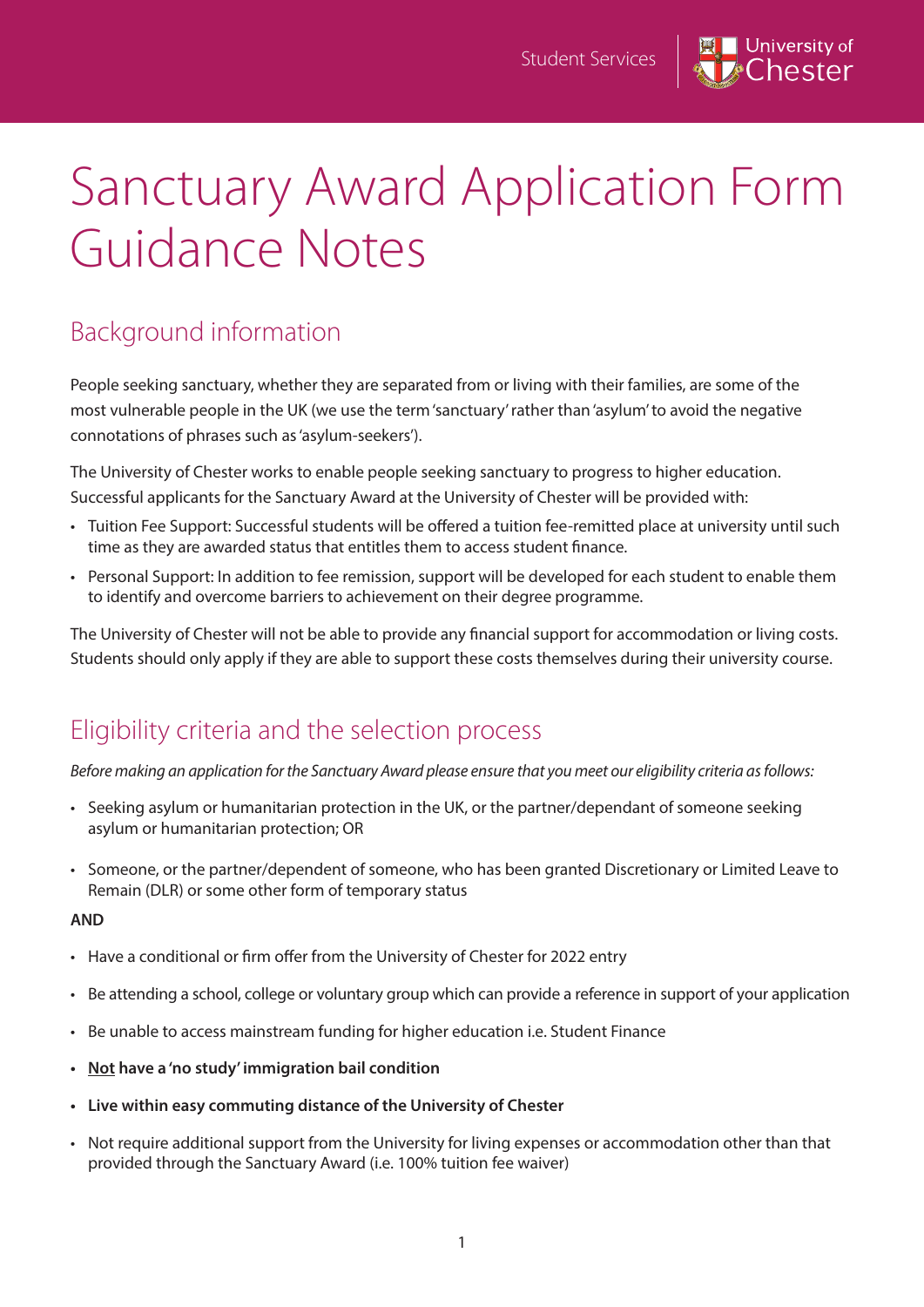Applicants must meet these strict eligibility criteria and be in a position to verify their circumstances in order to apply. Applicants who do not meet the criteria will not be considered for an award.

If you have any questions about whether or not you should apply for an award please contact Sandra Hughes by emailing: hughes.sandra@chester.ac.uk

## How to apply

- The student should read the guidance notes fully before completing the application form
- The student must give their application to their supporting Referee and ask them to complete a supporting statement
- All application forms must be signed by the Principal of the school or college or a Senior Manager of the voluntary or community group supporting the student's application.

# Completing the application form

There are eight sections to complete in the application form. Please note that the information you provide in the form will be held and processed in accordance with our Data Protection Policy.

#### **The deadline for completing the application form is 27 May 2022.**

#### Section 1: Personal details

- Please complete the personal information section of the form we need this information to contact you about your application. Please print your details clearly.
- Please ensure that you write your name as you would want to see it on, for example, a certificate, with your first name in one box and your second name in the other. You don't need to include your middle names.

### Section 2: Educational details

- Please tell us which college, school or community or voluntary organisation you currently attend and which course or courses you are studying (if appropriate). If you are not currently studying please give details of any qualifications that you hold.
- You are also required to provide details of which course at the University of Chester you have received an offer from- applicants who do not hold an offer from the University of Chester prior to submitting their application will not be shortlisted for the Award.
- Note: any applicant wishing to apply for a course and would welcome support with the application process, please email hughes.sandra@chester.ac.uk for more information.

#### Section 3: Living and financial circumstances

- Please provide as much information about your current living situation and any financial support that you may be receiving i.e. financial allowances, awards from charities or organisations, friends, family, etc
- Please not that applicants are expected to be living within an easy commute of their campus of study. No more than a one-hour commute is deemed practical.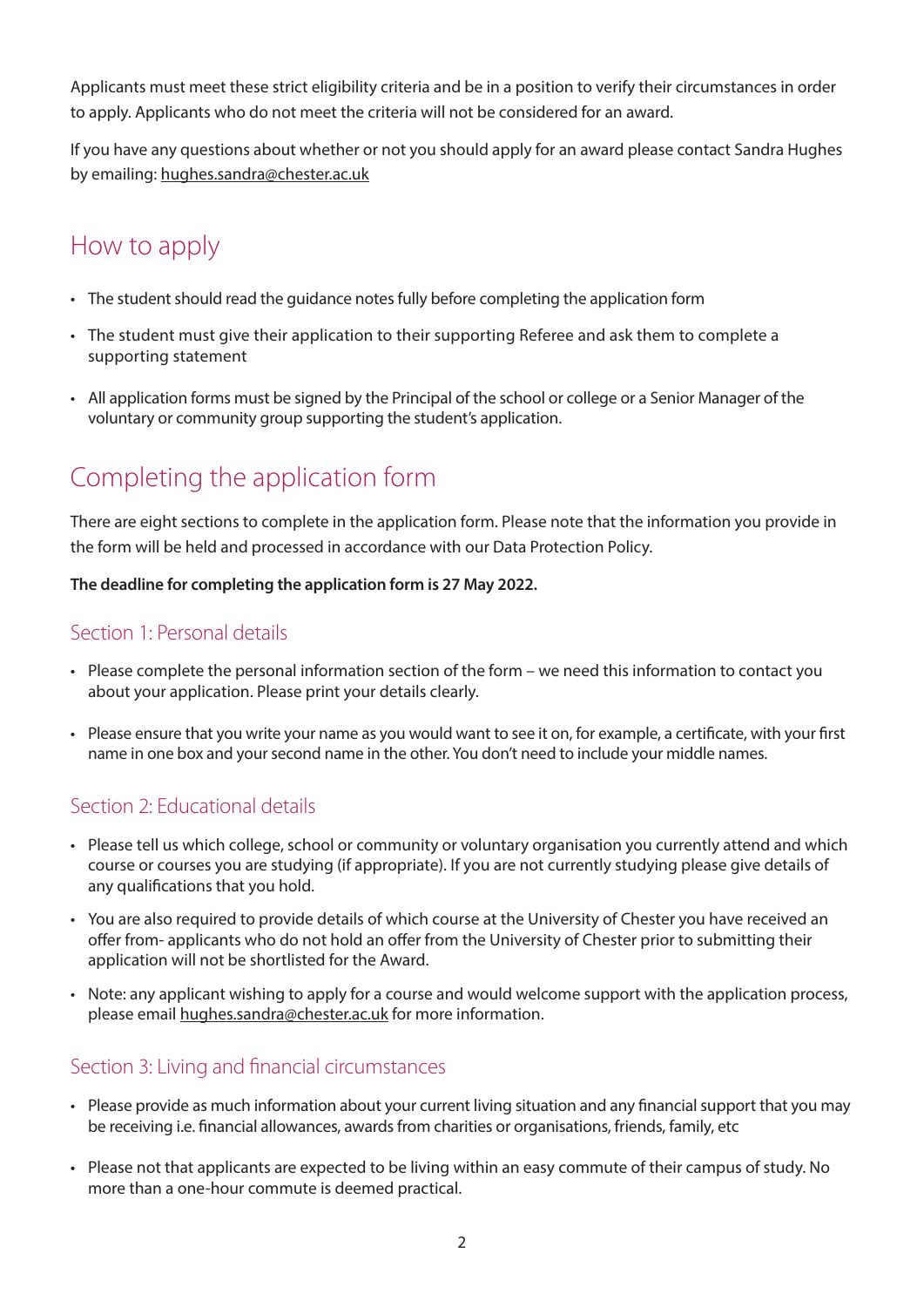### Section 4: Eligibility for the Sanctuary Scholarship

• Please indicate which category applies to your immigration status. If called for interview proof of your immigration status will need to be provided to the University.

#### Section 5: Personal Statement

When answering the questions in the personal statement section of the form please consider the following. In making a judgement about your application, the selection panel will base their assessment on:

- Your personal and family circumstances and the barriers that you have faced in continuing your education with particular reference to your current status in the UK
- Your ambitions for the future, why you have chosen your course of study and how the Sanctuary Award will help you to achieve your ambitions
- Your financial circumstances, including how you have managed financially whilst at college and how you will support yourself at university – the University of Chester cannot support living costs, such as accommodation and food – how will you support these costs whilst at university?
- What additional support will you need whilst at university?

Your application for the Sanctuary Award is completely confidential and the selection panel will only be able to consider information that is given in your answers to the 8 sections. Whilst the selection panel do need some details of personal circumstances we do not need to know about the circumstances that led to you seeking asylum in the UK if you don't wish to provide this information. Your supporting Referee will be asked to give a supporting statement about you but if there is any information that you feel should be considered you must include it here.

#### Section 6: Details of referee

The Referee's Supporting Statement is an important part of the selection process. Please be sure to include all of the requested information and any other information that you believe should be taken into consideration by the selection panel. It is the responsibility of the applicant to provide their referee with a copy of their personal statement.

When completing the referee's supporting statement please consider the following:

- The referee providing the supporting statement must provide their contact details and confirm that the school, college or community of voluntary group that they represent wishes to support the student's application.
- The student's application will not be accepted without a supporting statement.
- The referee's Supporting Statement should be approximately 500-750 words and should cover the following:
	- What is the applicant's personal and financial circumstances and what barriers have they overcome to continue their education?
	- How well suited is the applicant to the higher education course they plan to take and how realistic are the student's ambitions?
	- What contribution, to your knowledge, has the student made to a) college life and / or b) their community?
	- Is there any other information that you believe is relevant to the student's application?
	- How do you think the student would benefit from the support offered by the University of Chester's Sanctuary Award?

**Applications will only be accepted for consideration if they are accompanied by the referee's supporting statement and signature.**